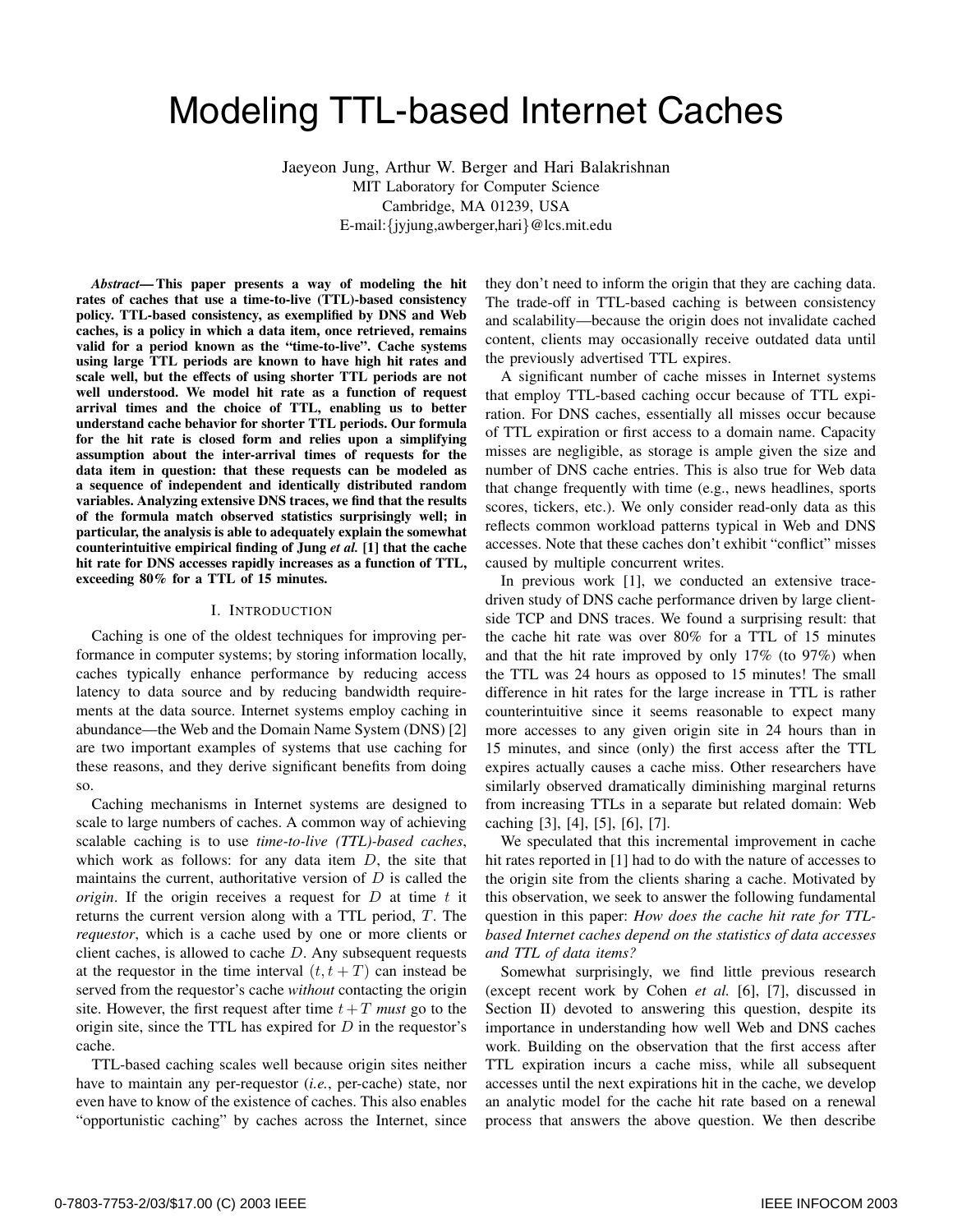a computationally tractable way to come up with numerical solutions for the model and show that our model predicts hit rates remarkably well. An important component of our model is the inter-arrival distribution of accesses to the cache for a given, arbitrary data item; we find that among the several models we considered, a Pareto distribution with a point mass is a good fit for DNS queries.

In Section II we survey related work. Section III describes our analytic model and Section IV presents numerical simulations that show that our model predicts observed cache hit rates for three different datasets accurately. We conclude with a summary of our findings and suggestions for future work in Section V.

# II. RELATED WORK

## *A. Modeling Cache Hit Rates*

There has been a good deal of research attention on determining cache hit rates as a function of various cache replacement policies, such as *least recently used* (LRU) and *first in first out* (FIFO) [8], [9].

In contrast, there has been relatively little work on hit rates as a function of the time-to-live period and the distribution of request arrival times. Focusing on the impact of aging on caching performance, Cohen and Kaplan developed a simple cache hit model for three specific inter-request time distributions — fixed-frequency, Poisson, and Pareto, and derived the miss rates under different cache configurations. In their work, a cache may retrieve a data item from other caches as well as from the origin site. The *age* of a cached copy is defined as the elapsed time since fetched from the origin and it is deducted from its origin TTL when the cached copy is passed over to other caches [6].

In the subsequent work [7], Cohen *et al.* further explored the aging issue and demonstrated the relation of the miss rate at a client cache to the distribution of TTL across data sources. They presented analytic results of the miss rate for a Poisson and fixed-frequency inter-request time distribution.

We do not consider a multi-level cache structure in this paper. Rather we consider a single cache in which a data item is always fetched from the origin, and focus on analytic models. In comparison with Cohen *et al.*, our model provides a cache hit probability for any arbitrary inter-request time distribution.

## *B. Modeling TCP Connection Inter-Arrival Times*

In this study, we infer the presence of a DNS lookup from the presence of the opening of a TCP connection. This approach assumes that the vast majority of connections are made by machine name, and thus the opening of each connection is preceded by a DNS lookup. This approach was first introduced in [1] in trace-driven simulations of DNS cache behavior based on the observation that TCP was a major driving application of DNS lookups. This method allows us to estimate DNS cache hit rate when varying the TTL and the degree of cache sharing using empirical distributions for the inter-query times. The possible causes of errors that may result from using TCP connections instead of real DNS lookup traces are also addressed in [1]. In the same paper, the authors made an initial attempt to explain an asymptotic behavior of DNS hit rate with a renewal assumption and showed that a heavy-tailed Pareto distribution closely fitted the distribution for TCP connection inter-arrivals. Extending that work, we include a Weibull distribution to seek a good fit, as suggested by Feldmann [10]. Feldmann studied the TCP connection arrival process for an aggregation across all destinations and calculated maximum likelihood estimators for the parameters of fitted distributions. In contrast, we focus on a TCP connection arrival process for a given, arbitrary destination. We use the fminsearch function in matlab [11], which finds a good fit using an unconstrained nonlinear optimization [12].

## III. ANALYTIC MODELS

In this section we present a simple analytic model for the cache query process in order to obtain a closed-form formula for the hit rate as a function of the TTL period. We then show how the equation can be transformed to use the available trace data. The resulting formula is then used to compute the hit rate from those traces and from a model of request arrivals derived from trace data. This section concludes with a discussion of the numerical computation of the hit rate from the trace-driven simulations.

# *A. Cache Assumptions*

We develop a model for the cache hit rates that uses *timeto-live* (TTL) to control consistency as discussed in Section I. Specifically, we assume that for a given data item, the TTL value is always the same independent of where and when the data item is fetched by the cache. In other words, our model doesn't apply to a cache in which the TTL is dynamically assigned to a data item and hence could have a different value at different instances when the data item is fetched by the cache. However, if the TTL varies over some range, our model provides an upper bound on the cache hit rate, assuming the maximum value of the TTL is used. Our model also assumes that data items are only purged from the cache after the TTL expires.

## *B. Renewal Model for Query Process*

The model considers a given, arbitrary data item (e.g., a DNS name or a Web object) and the sequence of queries to a cache for that data item. We make the simplifying assumption that the sequence of inter-arrival times of queries for the given data item can be modeled as a sequence of independent and identically distributed (i.i.d.) random variables. The i.i.d. assumption is equivalent to assuming that the inter-query times are a renewal process (i.i.d. assumption and renewal assumption may be used interchangeably herein). Reality is more complicated. One might expect that the process of inter-query times is bursty, and has positive autocorrelation. Thus, heuristically one would expect that the true hit rate should be higher than that predicted by a model based on an i.i.d. assumption. That is, one would expect that the i.i.d.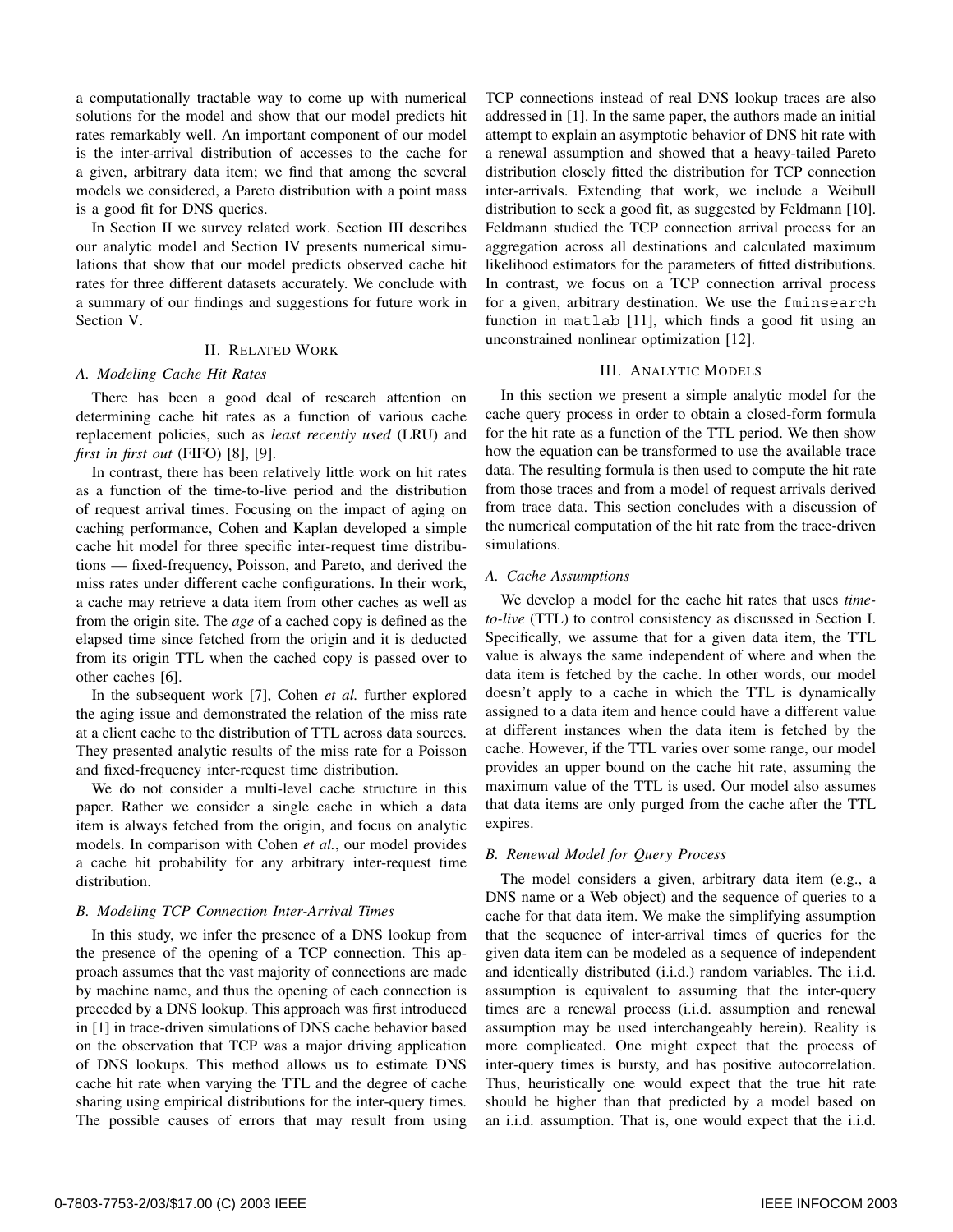assumption is conservative, possibly very conservative, in predicting the hit rate. However, we will see in Section IV-C, that the resulting model predicts the hit rate quite well, despite of the simplification. In particular, Paxson and Floyd pointed out that i.i.d. Pareto interarrivals were useful as approximations to particular finite processes arising in widearea network traffic [13]. Feldmann also observed that the i.i.d. Weibull model captured well the burstiness of Web connection interarrivals [10]. Both cases show that the i.i.d. assumption for the inter-query times closely approximates the underlying query arrival process of Internet caches, even if it is not statistically exact.

Let  $X_i$  be the time interval between the  $i - 1$ <sup>th</sup> query for the given data item and the  $i^{th}$  query. Assume  $X_i$  is a *proper* random variable: *X<sup>i</sup>* has a distribution function  $F(x) \equiv \Pr(X_i \leq x)$ , where  $\lim_{x \to \infty} F(x) = 1$  (as opposed to a value less than 1). Let time  $t = 0$  be chosen at the arrival of a query to the cache for which the data item is not cached, or the TTL has expired (*i.e.* the time of a cache miss).

# $X_0 = 0$  and  $X_i$ 's are proper, non-negative, i.i.d. random variables, *X<sup>i</sup>* may have infinite mean.

Let  $N(t)$  equal the number of queries for the given data item in the interval  $(0, t]$ .  $N(t)$  is called the renewal counting process. Note that the event at  $t = 0$  is excluded. Let  $S_n =$  $X_1 + X_2 + \cdots + X_n$  (*S*<sub>0</sub> = 0), and

$$
\Pr(S_n \le t) = \Pr(X_1 + X_2 + \dots + X_n \le t) \n= F^{(n)}(t),
$$
\n(1)

where  $F^{(n)}(t)$  denotes the  $n^{th}$ -fold convolution of the distribution function  $F(x)$  with itself.

Let the value of the time-to-live (TTL) parameter be *T*.

**Key observation:** The renewal counting process evaluated at time equal to the TTL,  $N(t) |_{t=T}$ , models the number of cache hits per cache miss, for the given data item.

Figure 1 illustrates the idea. At time  $t = 0$ , there is a cache miss. Subsequently, three queries occur, at times  $S_1$ ,  $S_2$ ,  $S_3$ , before the TTL expires at time  $t = T$ . These three queries are cache hits. The subsequent, fourth query at time *S*<sup>4</sup> occurs after  $t = T$  and is a cache miss. Thus in Figure 1,  $N(T) = 3$ and the number of cache hits per miss is 3. Note that one could reset the time origin to  $S_4$  and the resulting process would be stochastically equivalent to the first.



Fig. 1. Time line diagram of queries to a given data item, and associated model random variables.

In summary, using a renewal assumption, we obtain a renewal counting process, which when evaluated over the timeto-live models the number of cache hits per miss. This random variable can be used to compute other quantities of interest, such as hit and miss rates.

**Selection of inter-query time distribution:** Given the renewal assumption, the remaining free attribute of the model is the distribution of the inter-query time,  $F(x)$ . One natural choice is the empirical distribution obtained from the collected data. As the model is based on the viewpoint of picking a given, randomly selected data item, conceptually, one computes the empirical distribution for each data item of interest (say each of the data items in the data set) and then takes a weighted average of the distributions, where the weights are the fraction of queries for a given data item. An equivalent and more straightforward, calculation is to compute the relative frequency of the inter-query times for all of the data items of interest. Another natural choice for the distribution is an analytic one, such as Pareto or Weibull. Section IV considers both empirical and analytic distributions.

## *C. Formula for Hit and Miss Rates*

In this section we derive an expression for the long-term hit and miss rates as a function of the TTL, *T*. Define a *cycle* as the sequence of a cache miss followed by cache hits (if any) before the TTL, *T*, expires, for a given data item. The cycle starts at the cache miss. The length of a cycle is defined as the time interval from the start of the cycle until the start of the next cycle. Figure 1 illustrates a cycle in which there are three cache hits, and whose length is *S*4. Over the time interval  $(0, u]$ , one can calculate the hit rate,  $H(u : T)$  as the summation of the number of hits in each cycle divided by that of the number of queries, for a given data item. Let  $H(T)$ denote the limiting hit rate as  $u \rightarrow \infty$  and given the TTL is *T*. The limiting miss rate, denoted *M*(*T*), is analogous, where "cache hit" is replaced with "cache miss."

*Theorem 1:* If the inter-query times  $X_i$ 's to a given data item are proper, non-negative, independent and identically distributed random variables, whose mean may be infinite, then

$$
H(T) = \frac{E[N(T)]}{E[N(T)] + 1}
$$
 and  
\n
$$
M(T) = \frac{1}{E[N(T)] + 1}
$$
 with probability one. (2)

**Remark:** For any finite time *u*, the hit and miss rates have a complicated distribution. However, due to the strong law of large numbers, in the limit as  $u \to \infty$ , the distribution simplifies to a single point mass.

Equation (2) is heuristically appealing: the hit rate equals the mean number of hits per miss divided by the same quantity plus the one cache miss. Equivalently, if one thinks of an episode, or a cycle, then Equation (2) says that the hit rate equals the mean number of hits in a cycle divided by the mean number of queries (one miss plus hits).

The proof of the theorem is standard, with a few subtle points, and is given in the appendix.

#### *D. Calculation of Hit Rates*

The following two sections show how to calculate the hit rate in the renewal model and the trace-driven simulation, respectively. The equations derived herein are used to compute the numerical results in Section IV-C.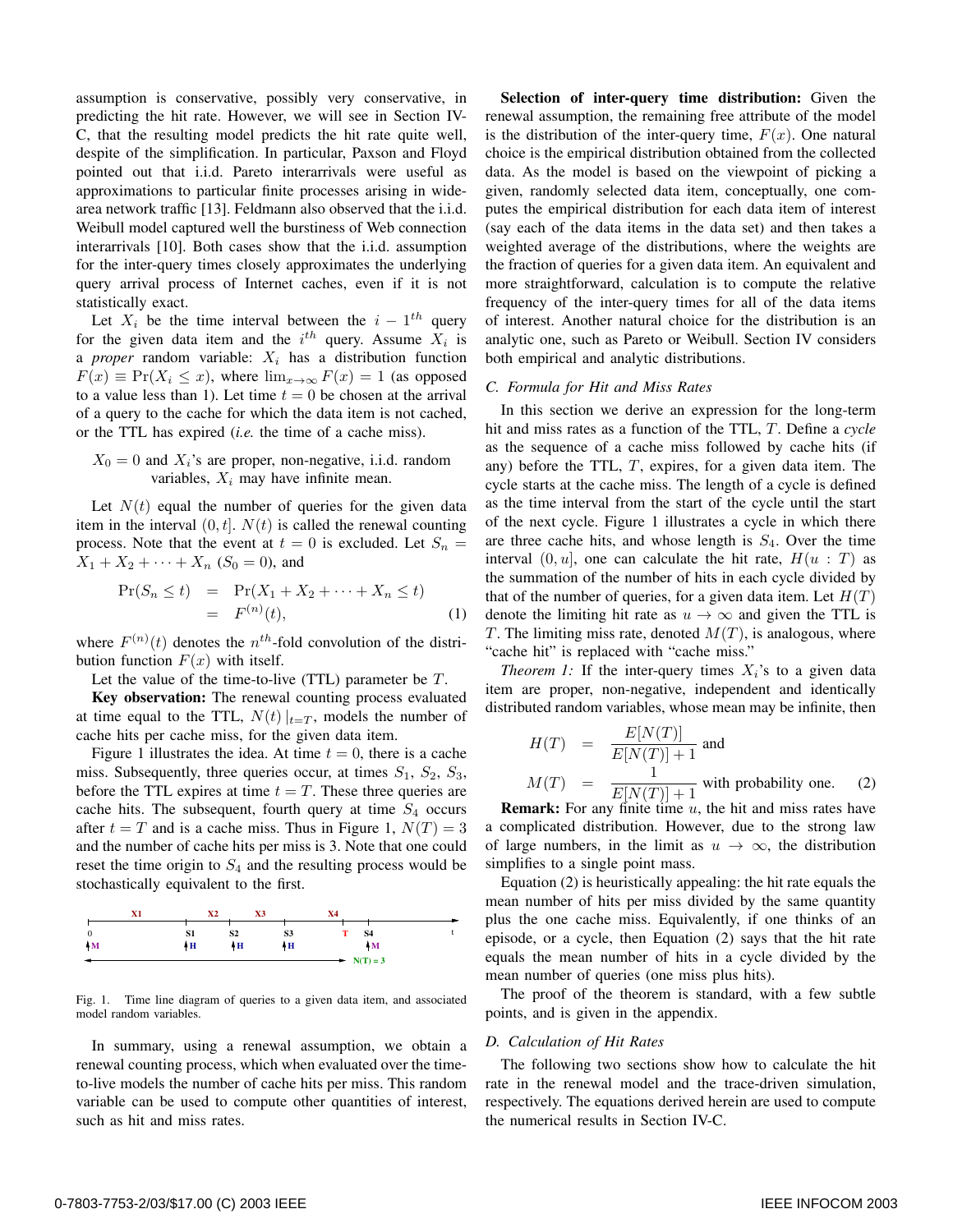*1) Calculation of Hit Rate in Renewal Model:* The computation of the hit rate over the interval  $(0, T]$  in the renewal model, Equation (2), requires the computation of the mean number of queries,  $E[N(T)]$ . The expectation of the renewal counting process is a common entity of interest in renewal theory and is called the renewal function:  $m(t) \equiv E[N(t)]$ .

 $m(t)$  can be expressed as

$$
m(t) = \sum_{n=0}^{\infty} F^{(n)}(t), \ t \ge 0
$$

As a result, the hit rate,  $H(T)$  from Equation (2), can be written as a function of  $F^{(n)}(t)$ :

$$
H(T) = \frac{\sum_{n=0}^{\infty} F^n(T)}{\sum_{n=0}^{\infty} F^n(T) + 1}
$$
 (3)

Although Equation (3) is of conceptual interest as it expresses the hit rate in terms of the inter-arrival distribution,  $F(x)$ , it is not a convenient form for numerical computation.

The renewal function, *m*(*t*), satisfies the *renewal equation*:

$$
m(t) = F(t) + \int_0^t m(t - x) dF(x)
$$
 (4)

Discretizing Equation (4) yields a numerically convenient iteration for  $m(t)$ ; see [14] for details.

*2) Calculation of Hit Rate in a Trace-Driven Simulation:* In a trace-driven simulation, the computation of the hit rate is straightforward: simply count the number of queries and the number that are cache hits. However, this requires repeating the counting process for all data items in the trace, which is not computationally efficient, especially when it takes a long time to scan through a data trace. To avoid this, one can also compute the hit rate in a way that mirrors the renewal model and provides sample path realizations for the entities that the stochastic model attempts to describe. We describe this latter calculation in this section.

With the same definition of cycle in the Section III-C, let  $C$  be the number of such cycles in the simulation run<sup>1</sup>. Every query is in exactly one of these cycles.

Let  $f_n$  be the number of cycles in the simulation run in which there were *n* cache hits ( $n = 0, 1, 2, ...$ ). Since every cycle contains one cache miss, *f<sup>n</sup>* also equals the number of cycles in the simulation run in which there were  $n+1$  queries. Thus, the total number of cache hits in the simulation can be expressed as  $\sum_{n=0}^{\infty} n \cdot f_n$  and the total number of cache queries (hits + misses) can be expressed as  $\sum_{n=0}^{\infty} (n + 1) \cdot f_n$ .

Note that there is an edge effect at the end of the simulation: multiple cycles are likely to be in progress. One could view this as negligible noise if the simulation runs over a period of time much longer than the TTLs. Alternatively, one could omit the in-progress cycles at the end of the simulation from the counters,  $f_n$ s and  $C$ .

The hit rate is defined to be the number of cache hits divided by the number of cache queries in the simulation run. So, the hit rate can be expressed as:

$$
H = \frac{\sum_{n=0}^{\infty} n \cdot f_n}{\sum_{n=0}^{\infty} (n+1) \cdot f_n}
$$
 (5)

From the definitions,

 $\frac{f_n}{C}$  = fraction of cycles in which there are *n* cache hits

= fraction of cycles in which there are 
$$
n + 1
$$
 queries

*<sup>∞</sup> n*=0  $\frac{f_n}{C}$  = 1.

The above quantities provide sample path estimates for the modeled renewal counting process, where we evaluate  $N(t)$ at  $t = T$ . Recall that  $N(T)$  is a random variable representing the number of cache hits in a randomly chosen cycle for a random data item, given the TTL is *T*. Based on the tracedriven simulation:

$$
\Pr(N(T) = n) = \frac{f_n}{C}
$$

The sample mean of  $N(T)$ , denoted  $\overline{N(T)}$ , is

$$
\overline{N(T)} = \sum_{n=0}^{\infty} n \cdot \frac{f_n}{C}.
$$
 (6)

The hit rate, Equation (5), can be expressed in terms of  $N(T)$ . Dividing the numerator and denominator of (5) by  $C$ and substituting in (6) yields:

$$
H = \frac{\sum_{n=0}^{\infty} n \cdot \frac{f_n}{C}}{\sum_{n=0}^{\infty} \left( n \cdot \frac{f_n}{C} + \frac{f_n}{C} \right)} = \frac{\overline{N(T)}}{\overline{N(T)} + 1} \tag{7}
$$

In summary, for computing the hit rate in the trace-driven simulation one can directly count the number of queries and the number of cache hits. A numerically equivalent calculation is to use Equation (5), which in turn is equivalent to (7). None of these calculations makes any i.i.d. assumptions about random variables.

One can then compare these results with a calculation that does make the i.i.d. assumption: calculate the empirical distribution for the inter-query time  $F(x)$  and apply the iteration of Equation (4) and substitute into Equation (2). One can also use Equations (4) and (2) to compute the hit rate for candidate analytic inter-query time distributions. The next section discusses these calculations.

# IV. NUMERICAL RESULTS

The previous section described an analytic model of the hit rates for TTL-based Internet caches. This section begins with a discussion on the analytic models of a TCP connection arrival process which generates DNS queries, thus providing a useful estimator for  $F(x)$  in Section III-B. Using DNS as an example system, we then present the hit rates calculated in three different ways: using trace-driven simulation, using the renewal assumption with the empirical distribution of  $F(x)$ 

<sup>&</sup>lt;sup>1</sup>Note at a given point in time, multiple cycles can be in progress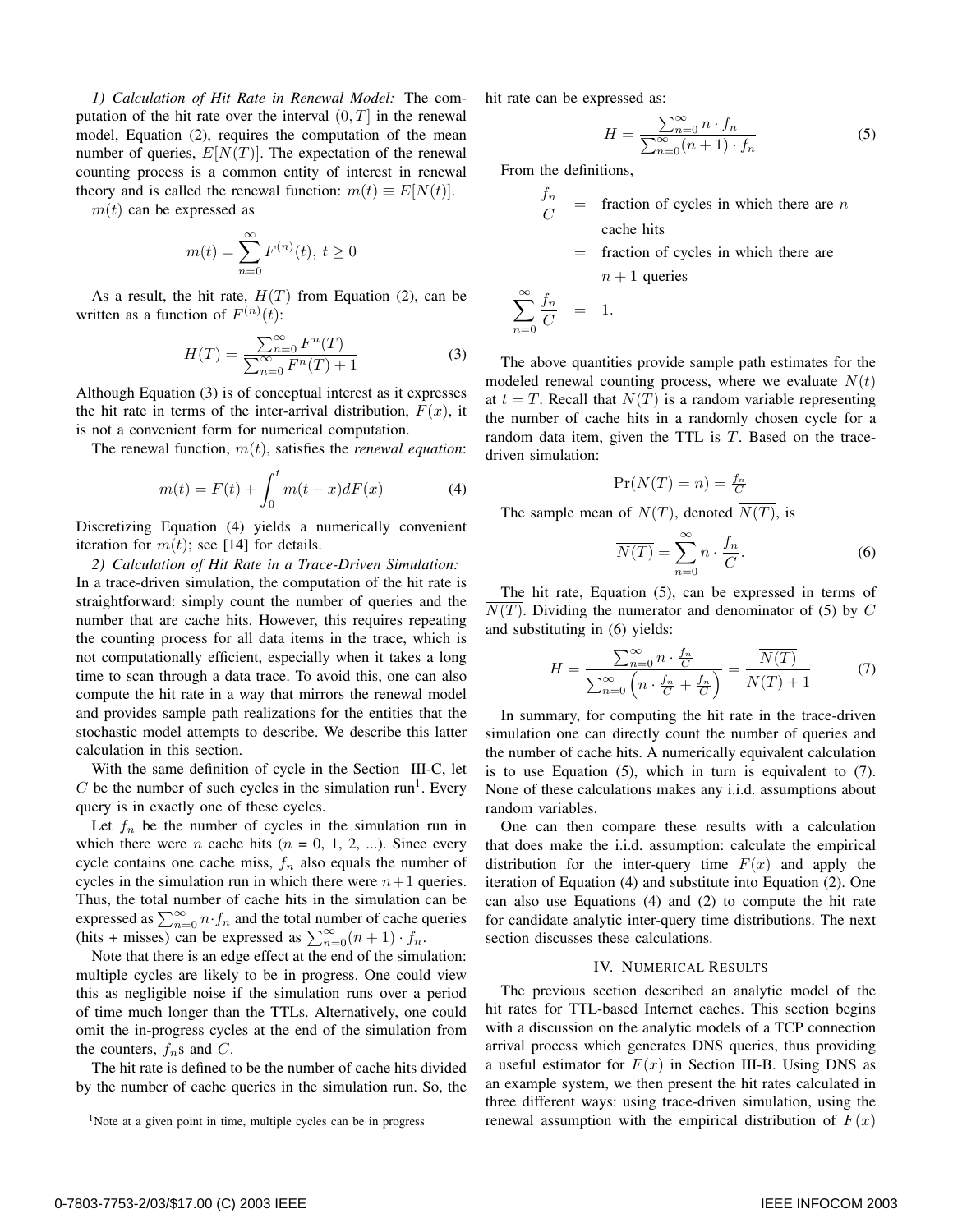obtained from the data set, and using the renewal assumption with an analytic distribution. Finally, we evaluate our analytic model developed in Section III by comparing the above hit rates and exploring the gap resulting from the renewal assumption and an approximate model of  $F(x)$ .

## *A. The Data*

We use three separate traces collected at the border gateway of MIT's Laboratory for Computer Science (LCS) and Artificial Intelligence Laboratory (AI) and at a link that connects Korea Advanced Institute of Science and Technology (KAIST) to the rest of the Internet. The first trace, mit-jan00 was collected from 3 January to 10 January 2000; the second, mit-dec00 was collected from 4 December to 11 December 2000. Both were collected at the same point in MIT. The third set, kaist-may01 was collected at KAIST from 18 May to 24 May 2001. Each data trace recorded over 3 million TCP outgoing connections generated from over 900 clients for over 30 thousand different destinations. A detailed description of the traces is available in [1].

With the same data sets, Jung *et al.* [1] estimated the DNS cache hit rates inside the traced networks by trace-driven simulations. Assuming that TCP was a major application that drove DNS lookup sequences, they used TCP connections to model cache references, and conducted simulations showing the impact of a time-to-live parameter on the DNS cache hit rate. In this section, we evaluate our renewal model by calculating a hit rate using the methodology discussed in Section III-D.1 and compare it with the one from the tracedriven simulations where the hit rate is simply the number of cache hits divided by the number of queries. Computing the hit rate via Equations (4) and (2) requires the inter-query time distribution,  $F(x)$ , which can be obtained either empirically or analytically from a given data trace.

To deduce the distribution of the inter-query time at a cache from the real traffic, we calculate the time difference between two consecutive connection arrivals for a given destination IP address, denoted as *x*, and count the frequency of *x* across all pairs of such occurrences. For all three traces, *x* spans 9 orders of magnitude, ranging from 10*−*<sup>3</sup> to 10<sup>6</sup> seconds. It is also noticeable that there is a jump at time 1 ms which suggests that there are a number of connections back-to-back in very close succession.

Table I lists the statistics of each data set including the median, the mean,  $E[x]$ , the  $95<sup>th</sup>$ -percentile, and the standard deviation,  $\sigma_x$ . Due to a heavy tail,  $E[x]$  and  $\sigma_x$  are skewed by large values. For instance,  $E[x]$  is more than 400 times larger than the median. To reduce the scale, we transform data using a natural log, and the corresponding mean,  $E[\ln x]$  and standard deviation,  $\sigma_{\ln x}$ , are listed in Table I.<sup>2</sup>

# *B. Analytic Models of TCP Connection Inter-start Time*

In this section we derive analytic models describing the distributions for TCP connection inter-start time for three data

 $2x$  is measured in a granularity of millisecond and the smallest value is 1 (ms) for the log transformation.

TABLE I STATISTICS FOR TCP CONNECTION INTER-START TIMES FOR A GIVEN DESTINATION

|                    | $mit -$      | $mit -$                  | kaist-       |
|--------------------|--------------|--------------------------|--------------|
|                    | jano0        | dec00                    | may01        |
| Median             | $4$ (sec)    | $7$ (sec)                | $1$ (sec)    |
| E[x]               | 1977 (sec)   | 2814 (sec)               | 325 (sec)    |
| $95$ <sup>th</sup> | 3913 (sec)   | 5932 (sec)               | 173 (sec)    |
| percentile         |              |                          |              |
| $\sigma_x$         | 14348 (sec)  | $\overline{19}587$ (sec) | $5024$ (sec) |
| $E[\ln x]$         | $9.0$ (msec) | $9.1$ (msec)             | $6.7$ (msec) |
| $\sigma_{\ln x}$   | $3.9$ (msec) | $3.8$ (msec)             | $3.3$ (msec) |

sets, which is a good approximation for and can substitute for the analytic inter-query time distribution,  $F(x)$ , defined in Section III-B.

A number of well-known probability distributions were considered as candidates for the distribution function  $F(x)$  for each data trace, including an exponential, a Normal, a Pareto, a Weibull, a log Normal, a log Pareto, a Pareto with a point mass, and a Weibull with a point mass. For the sake of brevity, we report the results for the three best performing choices — a Weibull, a Pareto, and a Pareto distribution with a point mass, all of which capture a heavy tail feature of the TCP connection inter-start time distribution.

Parameter estimation is done with matlab using an unconstrained nonlinear optimization [11]. Figure 2 illustrates the fitted distributions and estimated parameters along with the empirical cumulative distribution, shown as square dots.

The fitted Weibull,  $W(x)$ , captures a spike at  $t = 0.001$ (sec) while the fitted Pareto,  $P(x)$ , fits well starting from  $t = 0.1$  (sec). The fitted Pareto, however, estimates a heavy tail better than the Weibull, whose distribution has a decreasing exponential term. As a result, the Weibull distribution approaches 1 faster than the empirical distribution. With a point mass at  $t = 0.001$  (sec), the second fitted Pareto,  $P(x)$ , results in a better fit *both* for the beginning and the tail as shown in Figure 2.

This observation can be confirmed using the discrepancy measure,  $\hat{\lambda^2}$  [15] [16].  $\hat{\lambda^2}$  is a modified chi-squared test that enables us to compare discrepancies for different values of the number of bins. Paxson [16] uses the result of Scott [17] in modeling wide-area connection inter-arrival. With fixed-sized bins the mean-square error is minimized with a bin width given by  $w = 3.49 \sigma_x n^{-1/3}$ , where *n* is the number of samples. Both *n* and the corresponding *w* are listed in Table II.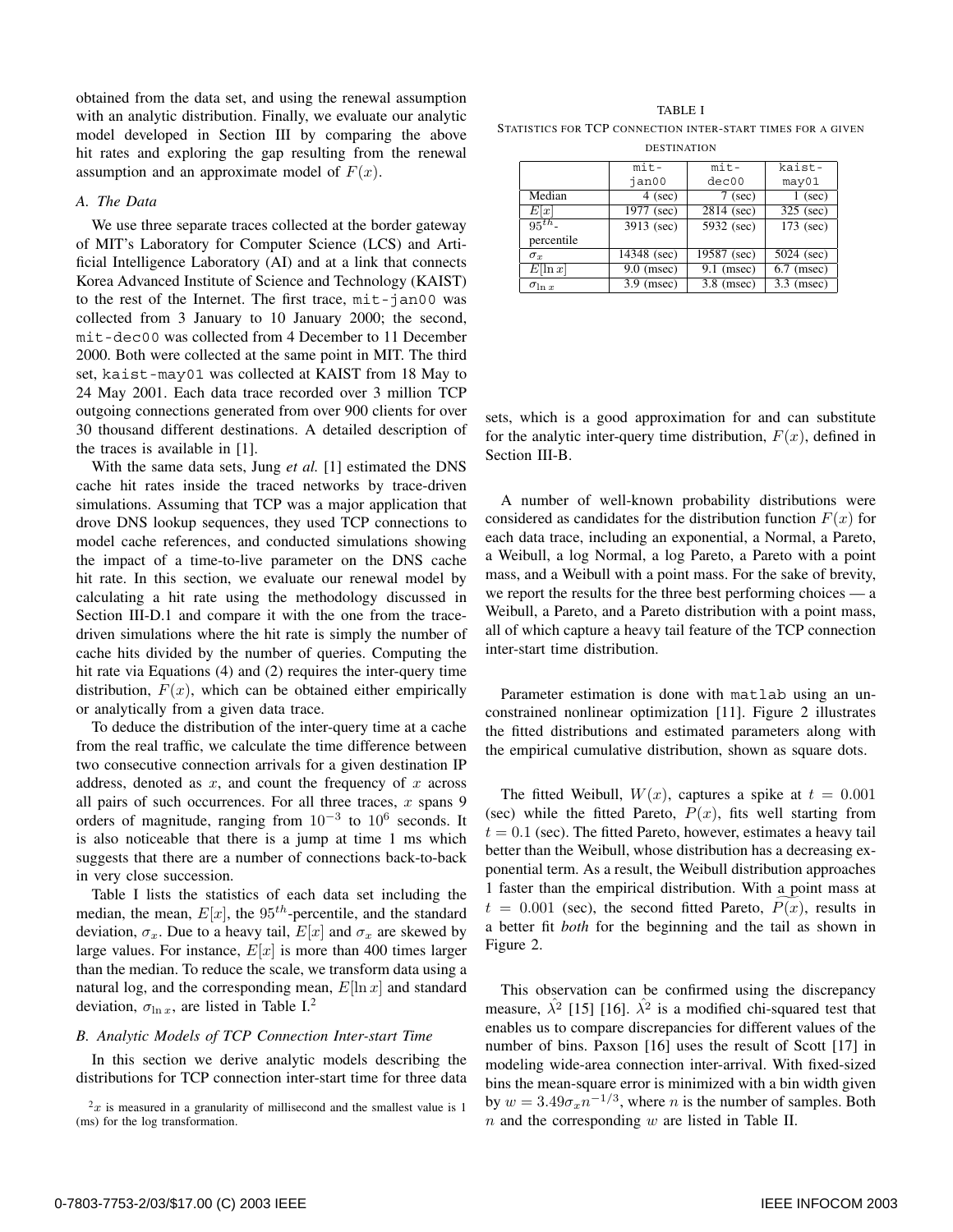

(a)  $mit-jan00$  (Weibull:  $d = 39227$ ,  $c =$ 0.27; Pareto: a = 0.23, k = 223; Pareto w/ pm: a = 0.24, k = 274, w = 0.023)



(b)  $mit-dec00$  (Weibull:  $d = 36306$ ,  $c =$ 0.31; Pareto: a = 0.28, k = 540; Pareto  $w/$  pm: a = 0.29, k = 735,  $w = 0.033$ )



(c) kaist-may01 ( Weibull: d = 2729, c = 0.36; Pareto: a = 0.34, k = 92; Pareto w/ pm: a = 0.37, k = 153, w = 0.056)

Fig. 2. Fitted Weibull  $W(x) = (1 - e^{-\frac{x}{d}})$ , Pareto  $P(x) =$  $\left(1 - \left(\frac{k}{x+k}\right)^a\right)$ , and Pareto distribution with a point mass  $\widetilde{P(x)} = w +$  $(1 - w) \times \left(1 - \left(\frac{k}{x + k}\right)^a\right)$  for TCP connections inter-arrivals

TABLE II BIN-WIDTH *w* TO MINIMIZE ERROR IN APPROXIMATING A DISTRIBUTION USING FIXED-SIZED BINS

| <b>CONTO HALD OILLD DING</b> |         |         |         |  |  |
|------------------------------|---------|---------|---------|--|--|
|                              | mit-    | mit-    | kaist-  |  |  |
|                              | jan00   | dec00   | may01   |  |  |
| $\it n$                      | 3571746 | 4483468 | 6304553 |  |  |
| $\boldsymbol{w}$             | 0.089   | 0.080   | 0.062   |  |  |

Table III shows the goodness-of-fits for three different fitted distributions with fixed-size bins where a bin size is determined as shown in Table II. Lower values indicate a better fit.<sup>3</sup> For all data sets, the fitted Pareto with a point mass yields a better match to the empirical distribution than the other two distributions.

Complementing the plots of the distribution functions and the numerical goodness-of-fit results, Figure 3 provides a visual comparison via a histogram of the data sets along with a histogram calculated from the three fitted analytic distributions. First, we transform the *x* value into a log scale and count the number of samples falling into each range of size *w* from the empirical data. For an interval  $(x_1, x_2]$ , a histogram is calculated using the cumulative distribution's values at  $x_2$ and *x*1. Frequent spikes and the shape of humps existing in the empirical data make it hard to yield a good fit over the entire range.

TABLE III INTERVAL  $[(\hat{\lambda^2} - \sigma_{\lambda}), (\hat{\lambda^2} + \sigma_{\lambda})]$  for the fitted models where  $w$  is THE WIDTH OF THE BINS

|                            | $mit -$         | $mit -$         | kaist-          |
|----------------------------|-----------------|-----------------|-----------------|
|                            | jano0           | dec00           | may01           |
| Weibull                    | $0.945 - 0.952$ | $33.142 -$      | 364569724 -     |
|                            |                 | 34.674          | 393066504       |
| Pareto                     | $1.088 - 1.096$ | $2.968 - 2.991$ | $1.262 - 1.269$ |
| Pareto<br>w/ point<br>mass | $0.689 - 0.693$ | $1.283 - 1.295$ | $0.790 - 0.796$ |

TABLE IV INTERVAL  $[(\hat{\lambda^2} - \sigma_{\lambda}), (\hat{\lambda^2} + \sigma_{\lambda})]$  for the fitted models where bin SIZE IS DETERMINED BY FIXED Y INTERVAL (WIDTH  $= 0.005$ )

|                            | $mit -$         | $mit -$         | kaist-          |
|----------------------------|-----------------|-----------------|-----------------|
|                            | jan00           | dec00           | may01           |
| Weibull                    | $0.742 - 0.746$ | $6.250 - 6.366$ | 14248-14568     |
| Pareto                     | $0.928 - 0.936$ | $2.396 - 2.418$ | $0.842 - 0.847$ |
| Pareto<br>w/ point<br>mass | $0.498 - 0.494$ | $0.326 - 0.328$ | $0.162 - 0.163$ |

<sup>3</sup>We use  $\lt_{\sigma}$  operator as described in [16]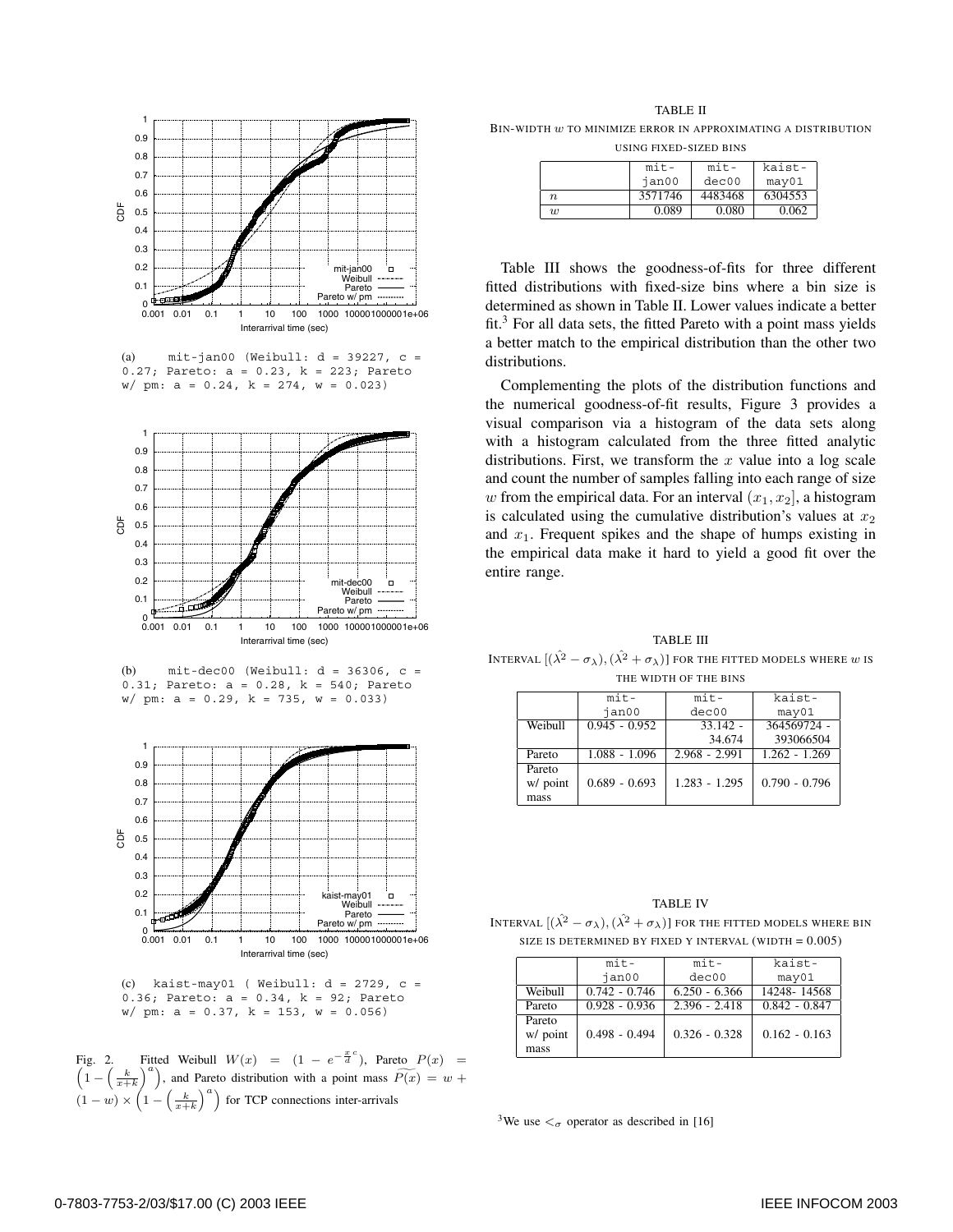

Fig. 3. A histogram of the data sets vs. a histogram of the numerical goodness-of-fit results (width = *w*)

Fig. 4. A histogram of the data sets vs. a histogram of the numerical goodness-of-fit results (fixed *y* width = 0.005). Note that the number of bin with non-zero sample points is less than  $1/0.005 = 200$  for all three cases.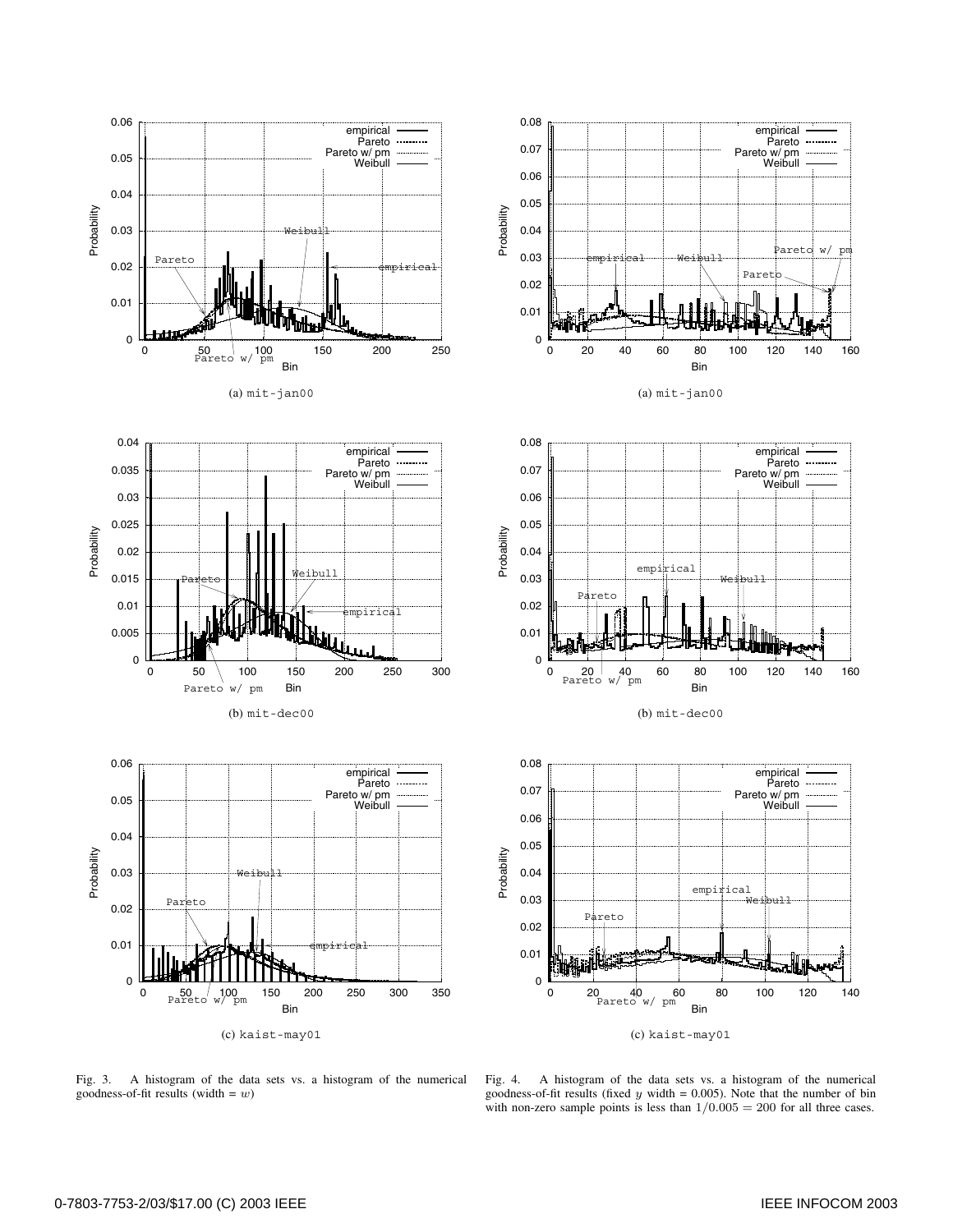In particular, as the fitted Weibull distribution approaches 1 faster than the empirical distribution, for the larger values of *x* the difference in the cumulative distribution's values is small; and consequently a very small denominator of the  $\hat{\lambda^2}$ results in a huge discrepancy for kaist-may01 trace.

Instead of dividing the *x* range into equal-sized bins, we use an alternate approach that uses an equal-sized bin over the cumulative distribution (CDF) range. From the empirical distribution, we seek the largest CDF value of each bin and keep track of the corresponding *x* values.

Note that at jumps in the empirical distribution, a bin may have no sample points, and therefore can't contribute the associated *x* value; in this case, the bin is merged with the next adjacent one until there appears a bin with some sample points. The histogram, is then the difference of the CDF values calculated from the two adjacent *x* values picked from the previous scanning process.

Figure 4 compares the histograms of the empirical and analytic distributions when the CDF range is partitioned into 200 equal-sized bins. With bins having roughly equal probability mass, the goodness-of-fit gets smaller for all cases (See Table III and Table IV for comparison). Figure 4 also confirms that the fitted Pareto distribution with a point mass yields the best fit of all three distributions. However, note that the parameters of the fitted Pareto differ markedly for the different data sets (Figure 2). Thus, there is no Pareto with fixed, selected parameters that uniformly fits well across our data sets.

#### *C. Comparison of Hit Rates*

Figure 5 compares cache hit rates as a function of TTL obtained by three different methodologies. A solid line plots the hit rate, *Hsim*, from trace-driven simulations, and *Hsim* is calculated exactly in the same way described in [1]. A dotted line with a square represents the hit rate, *Hemp*, in Equation (2) calculated using the empirical distribution of the inter-query time,  $F(x)$ , from each trace. Lastly, a dotted line shows the hit rate, *Hana* in Equation (2) calculated using the fitted Pareto distribution with a point mass, which describes an inter-query process with the smallest discrepancy of three candidate models, as shown in Tables III and IV.

Comparing *Hsim* and *Hemp*, we found that the renewal model worked surprisingly well. The renewal model closely follows the simulation results and the difference is less than 2% for TTL values up to 86400 (sec). This suggests the inaccuracy of the i.i.d. simplifying assumption is remarkably small with regard to the DNS query process itself. The following example shows how the renewal model explains the empirical findings observed in [1].

Note that for a TTL of 15 minutes (900 seconds), the hit rate is relatively high — over 80% for mit-jan00 and mitdec00, and over 94% for kaist-may01. This leaves room for only modest increase in the hit rate for larger TTLs. For example, for a TTL of 24 hours (86400 seconds), the hit rates are 97% for mit-jan00, 94% for mit-dec00, 98% for kaist-may01, respectively.



(c) kaist-may01

Fig. 5. Comparing DNS hit rates obtained by three different methods

From Equation (2), the hit rate will be 80% when the mean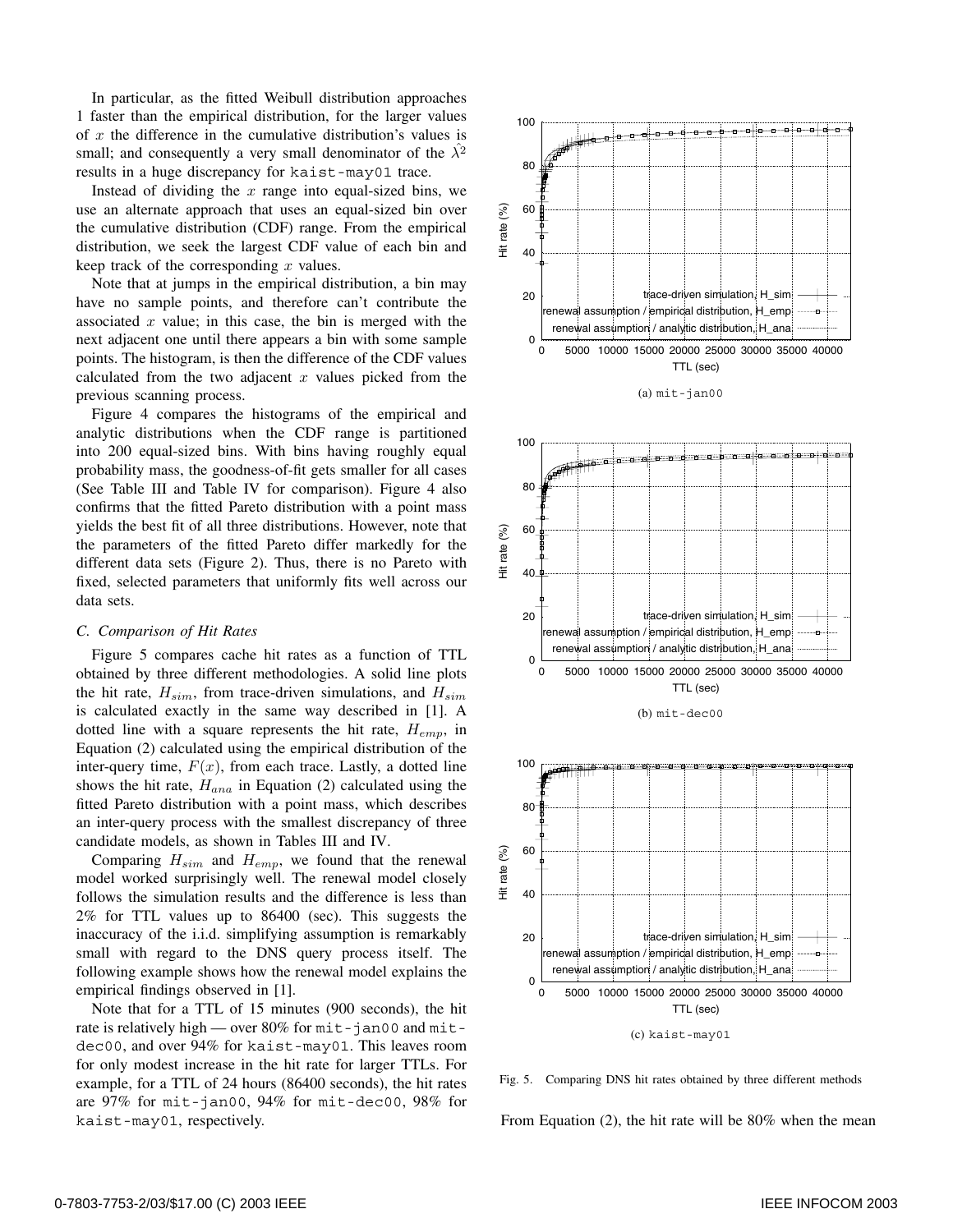number of cache hits per miss,  $E[N(T)]$ , is 4. A nominal sample path would be 4 inter-query times before the TTL expires. However, note that the mean for just one inter-query time is greater than 15 minutes, for the MIT traces (Table I). It is the high variability of the inter-query times that enables  $E[N(T)]$  to be as big as 4 (and the hit rate as high at 80%).

If, in contrast, the inter-query times were rather regular (they would be deterministic in the limit), but, had the same mean, then for  $T = 15$  minutes,  $E[N(T)]$  would be less than 1, and the corresponding hit rate would be less than 50%, and decreasing to 0% for the case of deterministic inter-query times. For instance, if the inter-query times were exponentially distributed (i.e., a Poisson process) with mean of 2,000 seconds (corresponding to the MIT traces), then for a TTL of 15 minutes,  $E[N(T)] = 900/2000 = 0.45$ , and the hit rate would be only 31%.

However, when an approximate analytic model of  $F(x)$ replaces the empirical distribution of the inter-query time, the resulting hit rate, *Hana*, is less accurate. The inaccuracies are due to the complicated structure of the real inter-query time distribution, which cannot be described by the fitted model (Figures 3 and 4). But, for all three data sets, *Hana* by the fitted Pareto with a point mass predicts the hit rate better than the two other distributions discussed in Section IV-B.

## V. CONCLUSION

This paper has presented analytic models for the hit rate for TTL-based Internet caches in terms of the statistics of data accesses and the TTL value set by the data origin. We developed a closed-form formula for the hit rate based on a renewal assumption wherein the sequence of inter-arrival times of the queries for a given data item can be modeled as a sequence of independent and identically distributed random variables.

Analyzing extensive DNS traces, we find that our model predicts observed statistics remarkably well. In particular, it's able to adequately explain the somewhat surprising empirical finding of Jung *et al.* [1] that for DNS accesses, the cache hit rate rapidly increases as a function of TTL, quickly reaches over 80% for the 15 minute TTL, leaving room for only a modest increase in the hit rate for larger TTLs. The prediction is best when we use the observed, empirical distribution of the inter-arrival times of DNS queries. We also find that if the inter-arrival times are modeled according to an analytic distribution, a Pareto distribution is a better fit than a Weibull distribution.

In this paper, we considered a single cache shared by entire clients but our model can be easily extended to the multi-level cache structure in which the TTL of a data item is drawn from a certain distribution. In ongoing work, we are investigating the renewal-model prediction of hit rates varying the degree of client sharing as opposed to all sharing a cache. Also, in light of the good fit of the hit rate function, we are examining the inaccuracy of the i.i.d. simplifying assumption with regard to the query process itself.

#### ACKNOWLEDGMENTS

The authors thank Nick Feamster, Stuart Schechter, Michael Walfish and Emre Koksal for their useful comments that improved the paper.

#### **REFERENCES**

- [1] J. Jung, E. Sit, H. Balakrishnan, and R. Morris, "DNS Performance and the Effectiveness of Caching," *IEEE/ACM Transactions on Networking*, Oct. 2002.
- [2] P. Mockapetris and K. Dunlap, "Development of the Domain Name System," in *Proc. ACM SIGCOMM*, Stanford, CA, 1988, pp. 123–133.
- [3] S. Williams, M. Abrams, C. R. Standridge, G. Abdulla, and E. A. Fox, "Removal Policies in Network Caches for World-Wide Web Documents," in *Procedings of the ACM SIGCOMM '96 Conference*, Stanford University, CA, 1996. [Online]. Available: citeseer.nj.nec.com/williams96removal.html
- [4] M. Arlitt, R. Friedrich, and T. Jin, "Performance Evaluation of Web Proxy Cache Replacement Policies," in *Performance Tools '98*, 1998. [Online]. Available: citeseer.nj.nec.com/arlitt98performance.html
- [5] L. Breslau, P. Cao, L. Fan, G. Phillips, and S. Shenker, "Web Caching and Zipf-like Distributions: Evidence and Implications," in *Proceedings of the INFOCOM '99 conference*, Mar. 1999. [Online]. Available: http://www.cs.wisc.edu/˜cao/papers/zipf-like.ps.gz
- [6] E. Cohen and H. Kaplan, "Aging Through Cascaded Caches: Performance Issues in the Distribution of Web Content," in *Proceedings of the ACM SIGCOMM 2001 Conference (SIGCOMM-01)*, ser. Computer Communication Review, R. Guerin, Ed., vol. 31, 4. New York: ACM Press, Aug. 27–31 2001, pp. 41–54.
- [7] E. Cohen, E. Halperin, and H. Kaplan, "Performance Aspects of Distributed Caches Using TTL-Based Consistency," in *Proceedings of ICALP'01 conference*, 2001. [Online]. Available: citeseer.nj.nec.com/ cohen00performance.html
- [8] W. King, "Analysis of Demand Paging Algorithms," *Information Processing*, pp. 485–490, 1971.
- [9] A. Dan and D. Towsley, "An Approximate Analysis of the LRU and FIFO Buffer Replacement Schemes," in *Proceedings of the ACM SIGMETRICS*, Denver, CO, 1990.
- [10] A. Feldmann, "Characteristics of TCP Connection Arrivals," 1998, technical report, AT&T Labs Research. [Online]. Available: citeseer.nj. nec.com/feldmann98characteristics.html
- [11] "fminsearch (matlab function reference)," http://www. mathworks.com/access/helpdesk/help/techdoc/ref/ fminsearch.shtml, 2001.
- [12] J. C. Lagarias, J. A. Reeds, M. H. Wright, and P. E. Wright, "Convergence properties of the Nelder-Mead simplex algorithm in low dimensions," *SIAM Journal on Optimization*, vol. 9, pp. 112–147, 1998. [Online]. Available: citeseer.nj.nec.com/lagarias96convergence.html
- [13] V. Paxson and S. Floyd, "Wide area traffic: the failure of Poisson modeling," *IEEE/ACM Transactions on Networking*, vol. 3, no. 3, pp. 226–244, 1995. [Online]. Available: citeseer.nj.nec.com/ paxson95widearea.html
- [14] D. Heyman and M. Sobel, *Stochastic Models in Operation Research*. McGraw Hill, 1983, vol. 1.
- [15] S. Pederson and M. Johnson, "Estimating Model Discrepancy," *Technometrics*, vol. 32, no. 3, pp. 305–314, 1990.
- [16] V. Paxson, "Empirically derived analytic models of wide-area TCP connections," *IEEE/ACM Transactions on Networking*, vol. 2, no. 4, pp. 316–336, 1994. [Online]. Available: citeseer.nj.nec.com/article/ paxson94empiricallyderived.html
- [17] D. Scott, "On Optimal and Data-based Histograms," *Biometrika*, vol. 66, no. 3, pp. 605–610, 1979.
- [18] S. Ross, *Stochastic Processes*. New York: John Wiley & Sons, 1996, vol. 1.